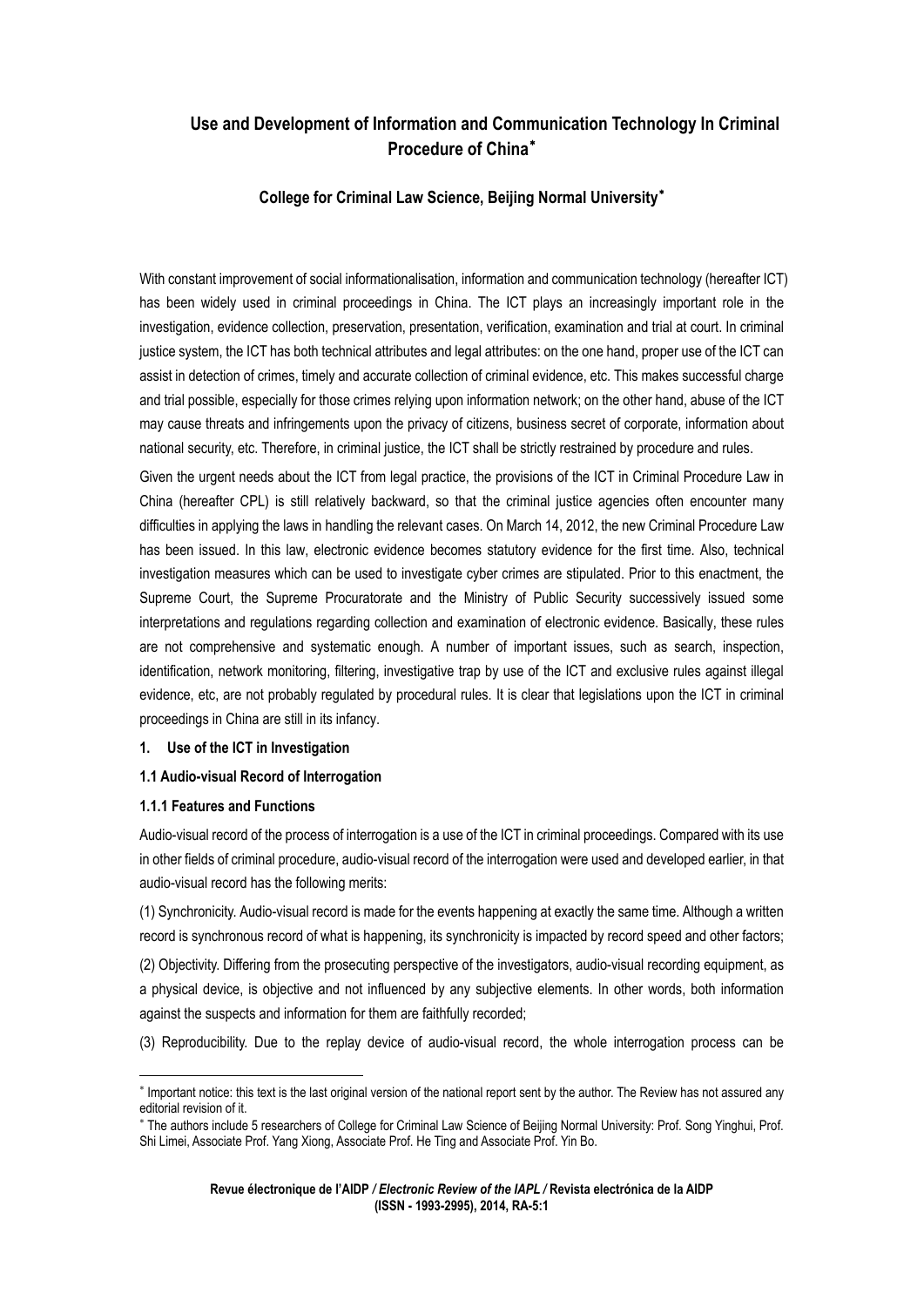reproduced at any time;

(4) Comprehensiveness. On the one hand, audio-visual recording can be not only used to keep, without any omissions, all content of investigators' questions and the criminal suspects' answers, but also demonstrate much other information, such as the environment of interrogation location, investigators' manner and body movements, suspects' physical condition and mental state, etc.

In addition, audio-visual recording has the following functions:

(1) Fixing and preserving evidence, providing basis for cross-examination at trial. Due to synchronous, objective, reproductive and comprehensive features, entire audio-visual record can fix and preserve high quality confessions from criminal suspects, make entire interrogation process reappear before the court, assist in examining authenticity of different confessions and provide the accurate basis for cross-examination at trial;

(2) Supervising legitimacy of interrogation and protecting human rights. The record can demonstrate criminal suspect's physical and mental state at the time of being questioned and is thus useful for supervising investigator's interrogation activities. Once the investigator(s) use illegal means to extract confession, such as threat, enticement, and extortion of confession by torture, illegal conducts will be clearly and vividly displayed from audio-visual record. This is a potential piece of evidence which can be used to curb forced confession.

## **1.1.2 China's Endeavour in Legislation and Practice upon Audio-visual Record of Interrogation**

By the end of last century, China began to legislate upon audio-visual record of interrogation process. In 1998, article 184 of Procedural Regulations of the Public Security Bureaus in Handling Criminal Cases prescribed that investigator(s) can keep video record at the same time of writing records if needed when interrogating criminal suspects. Article 218 prescribed that recordings, videotapes, electronic data storages, which are used as evidence, shall be recorded clearly in terms of the cause of action, object, content, admissibility, duplication time, location, magnitude, categories, applicable length, file format and length, etc., and be appropriately stored. In Shenzhen of Guangdong Province, a pilot of carrying out entire synchronous audio-visual recording in investigation since 1999 were effective to supervision upon investigation and deterrence to the defendant's withdrawal of confession at trial. But in general, as regards how to specifically carry out audio-visual recording when interrogating criminal suspects, how to use information from audio-visual record, how to punish violations of rules and other issues, there are not any standardized regulations. The synchronized audio-visual recording in investigating criminal suspects cannot be fully implemented. In 2005, the Procedure Law Research Center of the China University of Political Science and Law carried out a pilot of interrogation of a criminal suspect with attorney present and voice and video recording. This pilot focused upon the outstanding problems of failure in prohibiting tortures in judicial practice and high rate of confession withdrawal done by criminal suspects. They tried to establish a supervision and certificate mechanism in the interrogation process, so as to curb torture, ensure the quality of oral confession. The result of pilot showed that, on the one hand, the ratio of confession withdrawal effectively decreased through attorneys at present and recording system, torture hardly occur again; on the other hand, this system was supported by the public security agencies and investigators in pilot, and did not create any difficulties or negative impact upon case handling.

Since the end of 2005, the Supreme People's Procuratorate began to promote entire uninterrupted synchronous audio-visual recording system in interrogation on crimes by taking advantage of duty nationwide. On December 16, 2005, the Supreme Procuratorate issued Regulations of the Procuratorate in Investigating Crimes by Taking Advantage of Duty through Synchronous Recording and Video Recording, which requires that entire uninterrupted synchronous audio-visual recording system shall be gradually used in interrogation on crimes by taking advantage of duty since March 1, 2006, and completed promoted nationwide till October 1, 2007. In order to promote this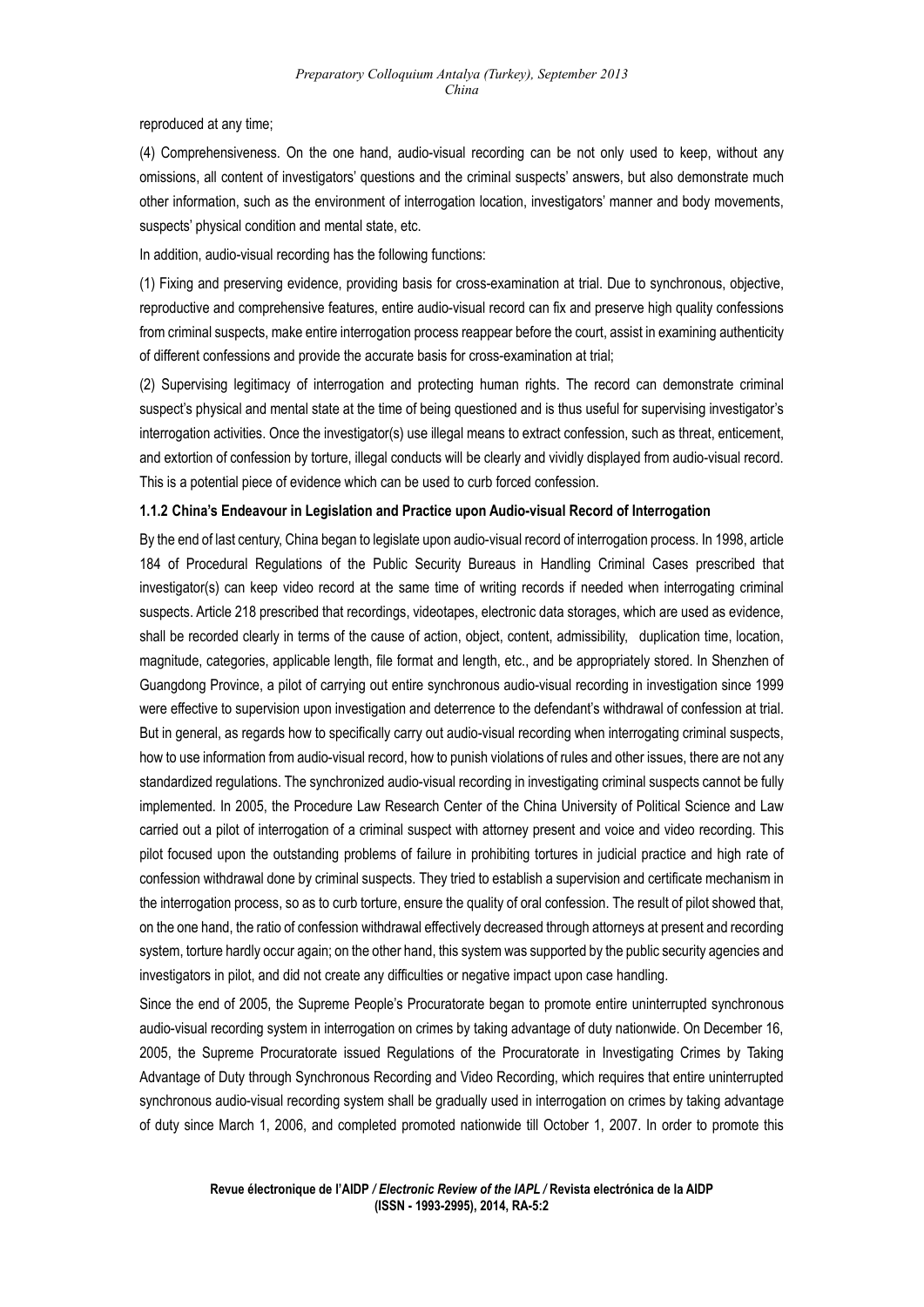project smoothly, the Supreme Procuratorate guaranteed human resources, funds, system, etc. In December 2006, the General Office of the Supreme procuratorate issued two regulations. The first one regulated audio-visual recording from acceptance of case, recording, sealing, storage, etc. Moreover, the regulation clarified the application of synchronous recording criteria. The second one has prescribed the recording equipment standards, specifications and function requirements, which provided basis for all levels of the procuratorial agencies on synchronous recording system construction. In accordance with the provisions created by the Supreme Procuratorate, each place formulates specific rules combining with their own practice.

On the basis of early exploration, article 121 of the China stipulated that the investigators may, when interrogating a criminal suspect, record the sound or image of the interrogation; the sound or image of the interrogation shall be recorded for cases in which life imprisonment or death penalty may be sentenced or other major criminal cases. Recording the sound or image of the interrogation shall be conducted thoroughly and completely. According to the relevant judicial interpretations, 'other major crimes' refer to serious crimes endangering public security or infringing upon the personal rights of the citizens and causing serious injury or death, and organized syndicate crimes, serious drug crimes and other major intentional crimes. Where investigators record the sound or image of the interrogation process, the fact shall be indicated in the interrogation. Where the procuratorate or the court may draw on audio-visual record of the interrogation process, the relevant agencies shall provide it timely. Every interrogation should be recorded fully without any interruption to safeguard its integrity. Selective recording, editing or deletion shall not be allowed. In the court process, audio-visual record of the interrogation process may be reviewed when necessary.

The above regulations provide a legal basis for further promoting audio-visual record of the interrogation process system in China. It is demonstrated by the following facts: (1) It is the first time to regulate audio-visual record of the interrogation process through legislation, which makes the system guided by laws; (2) Applicable scope for audio-visual record of the interrogation process system has been regulated by law. Audio-visual record of the interrogation process shall be made in handling cases in which life imprisonment or death penalty may be sentenced or other major criminal cases; (3) audio-visual recording of the interrogation process shall be the whole process, and its integrity shall be maintained without any cutting or deletion; (4) The way of reviewing audio-visual record material was preliminarily regulated; (5) mature audio-visual record of crimes by taking advantage of duty in interrogation in practice is incorporated into the law.

## **1.1.3 Problems and Development in Future**

(1) The probative capacity of synchronous audio-visual recordings is not clear. China's Criminal Procedure Law didn't provide evidence capability of synchronous audio-visual recordings. Synchronous audio-visual recordings are different from traditional evidence. For example, the storing method of audio-visual recording is different from the traditional approach. A written record cannot take all statements of suspect. If a written record deviates from or even conflicts with synchronous audio-visual recordings, how to decide the fact has no definite conclusion.

(2) Suspect's rights safeguards shall be further improved. Although taking synchronous audio-visual record shall inform the criminal suspect who is being questioned according to law, and shall reflect in audio-visual recordings and recorded in the transcript. To some extent, this ensures the criminal suspect's right to the information. Whether the suspect being questioned have the right to request or refuse synchronous audio-visual recording under certain circumstances have not been clearly regulated.

(3) Procedural sanctions for violation of audio-visual record's regulation have not been established. The amended criminal procedure law and relevant judicial explanation has established the exclusion rules of illegal evidence in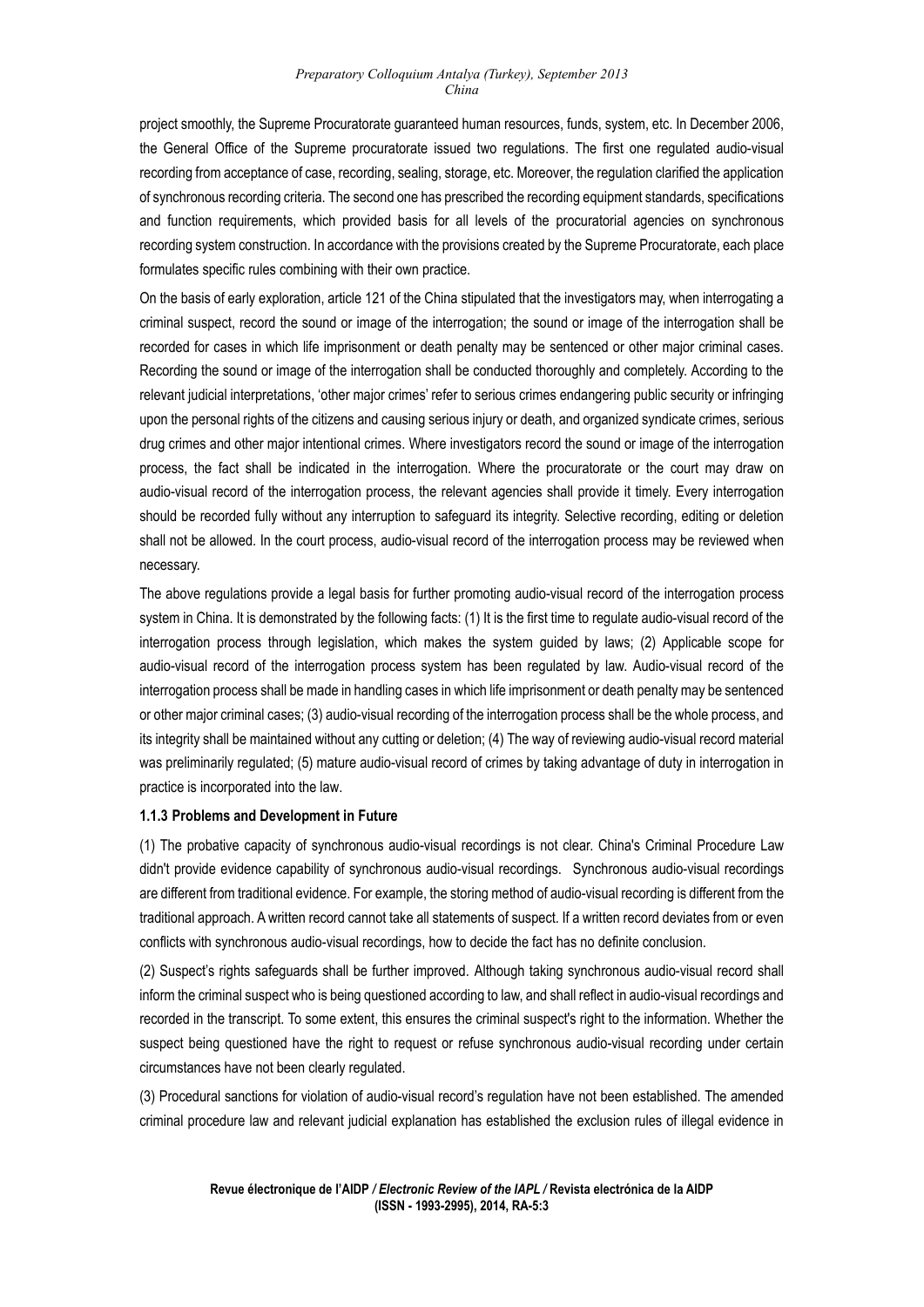China, where exclusion conditions of illegal verbal or physical evidence, burden of proof and standard on evidence collection have been provided. However, exclusion of audio-visual recording material's evidence has not been clarified, and the legal consequence of violation of audio-visual recording has not regulated. Therefore if the relevant rules are broken, whether the corresponding procedural sanctions may follow has not been clarified.

(4) Further operating rules are needed. Current operation rules are not perfect, which in practice led to the following problems: (a) Recording. The investigative agency is de facto in a dominant position at trial. The record might be a rehearsal or 'record after interrogation'. Investigators may interrogate the suspect firstly to get key statements, and then take nominal "synchronization of audio-visual recording". This kind of audio-visual recording will crush its synchronous advantages. It cannot put extorting confessions by torture to end, but will make unjust case seriously. Some substandard operations result in recordings cannot reflect interrogation process exactly. Invisible expression and manner of the criminal suspect, lack of important details, no workplace scenarios and start-stop time are widely seen. Investigators apply audio-visual recording on interrogation selectively, rather than "full", "synchronous" or "not interrupt" audio-visual recording. In addition, how to ensure interrogation investigator distinguished with recorder and recorder's independence is a question need to further discussed. (b) Storage. Because content of audio-visual recording needs to be saved in audiotape or videotape, whether the audio-visual recording functions depends on audiotape or videotape's safekeeping. How long that audiotape or videotape shall be kept and what kind of medium it shall preserved on need support of relevant technology. (c) Unsealing and obtaining. How to regulate specific procedures of obtaining and unsealing, prevent investigation secrets leaked in process, content of audio-visual recording tampered with, etc., are all operational issues that need to be resolved.

## **1.2 Technical Investigation Measures**

Technical investigation measures are special investigative measures for the public security bureaus and the procuratorates to investigate the crimes, including electronic monitoring, wiretapping, electronic surveillance, secret photographing or videoing, secret procurement of material evidence, postal inspection, network interception and other special technical means. Legislation upon technical investigation has undergone a process from inexistence to appearance, from simple to complex, from secret to public. Criminal Procedure Law in 2012 and its following judicial interpretations stipulates the applicable scope of technical investigation measures, conditions and procedures, etc. However, for the purposes of combining crime control and human rights protection, technical investigation shall be further legislated.

# **1.2.1 Legislative Evolution of Technical Investigations**

Criminal Procedure Law in 1979 did not regulate technical investigation. Article 10 pf the National Security Law promulgated in 1993 provides that the national security bureaus, for the purpose of investigating offences against national security, may, in accordance with the relevant provisions, use technical investigation measures after being approved. Article 16 of the People's Police Law in 1995 stipulates the same provisions. In Part Eight, Chapter Two of the Criminal Procedure Law in 2012, technical investigation measures are specially provided for. This part include five articles, stipulating the scope of cases where technical investigation shall be used, decisive agencies, implementing agencies, procedure of examination and implementation, and use of evidential materials obtained, etc. Subsequently, Criminal Procedure Rules of the People's Procuratorate (Trial) issued by the Supreme Procuratorate and Procedural Regulations of the Public Security Bureaus in Handling Criminal Cases revised by the Ministry of Public Security in 2012 specifies the above-mentioned rules, ensuring technical investigation measures further regulated by the law.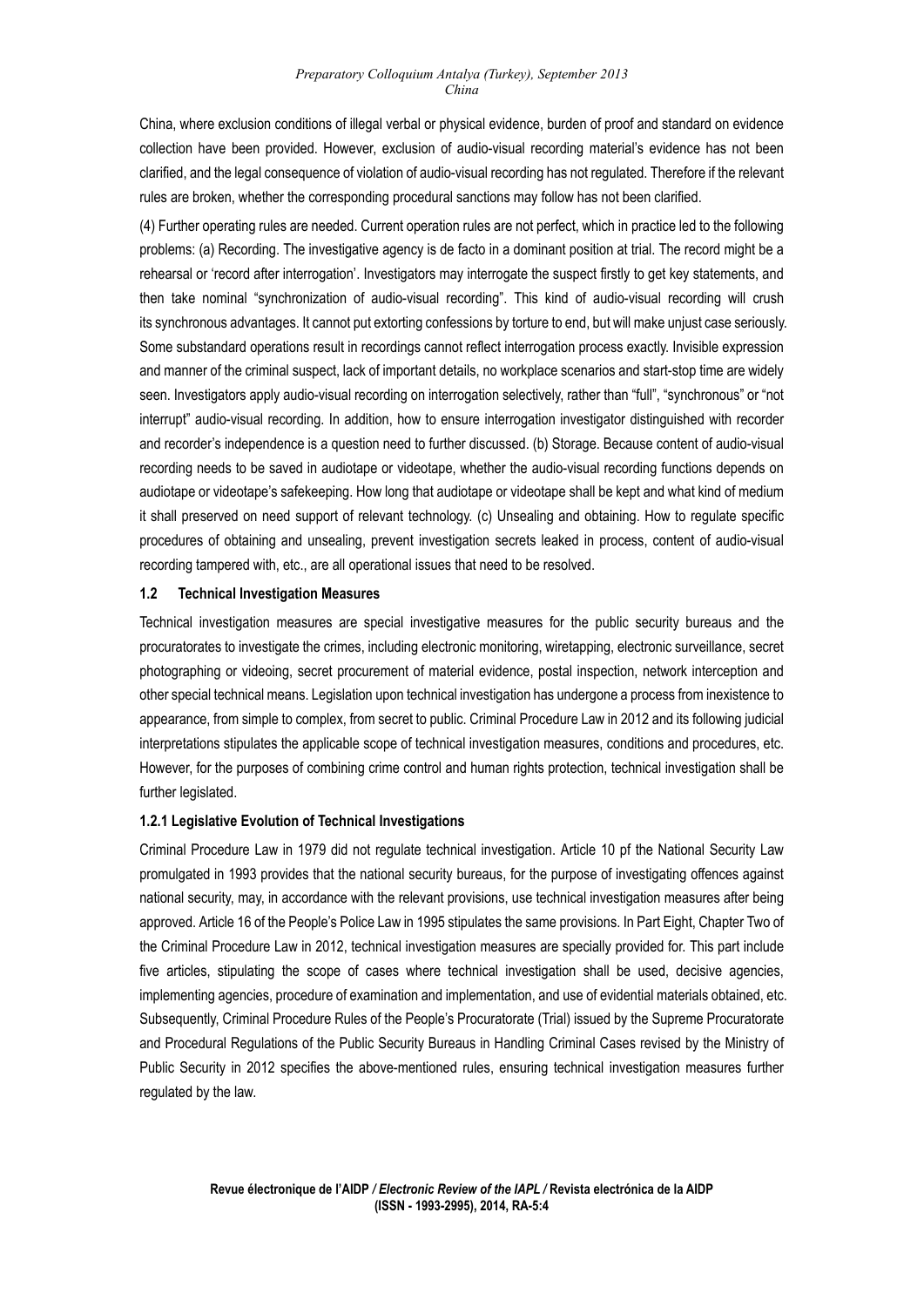## **1.2.2 Scope of Cases and Conditions for Applying Technical Investigation**

As a kind of special investigative measures, technical investigation intervene the privacy of citizens. Therefore, most jurisdictions across the world only apply these measures in serious criminal cases. According to Criminal Procedure Law and its interpretations, technical investigation measures shall be applied in the following three conditions: First, under the jurisdictions of the public security bureaus, crimes endangering national security, terrorist crimes, organized syndicate crimes, major drug crimes, intentional homicide, intentional injury causing grievous harm or death, rape, robbery, kidnapping, arson, explosion, throwing dangerous substance, and other serious violent crimes, group, series, cross-regional major crimes, and serious crimes committed via telecommunications, networks, delivery channels, and serious crimes against computer network, other crimes seriously harming to the society which may be sentenced more than seven years. Second, under the jurisdiction of the People's procuratorate, serious crimes which involve an amount over 100,000 yuan, major corruption and bribery cases which are difficult to procure evidence by other means, or severely infringe upon personal rights via abuse of public powers. Third, the fugitive criminal suspects or defendants chased by the public security agencies or procuratorate or approved by the latter to be arrested. In addition, technical investigation can be only carried out after filing the cases. The applicable subjects of technical investigation are criminal suspects, defendants and personnel directly related to offences. After all, the above regulations demonstrate the principle of application in felony and the principle of last resort. These two principles can be used to prevent wide use of technical investigation. However, because the existing statutes and judicial interpretations have not stipulated evidential elements for initiating technical investigation, the principle of proportionality may be violated in the process of technical investigation. In the future, it shall be legislated that technical investigation can only be used when there are certain evidence prove the suspicion of criminal suspects in committing the above crimes.

#### **1.2.3 Approval Procedure of Technical Investigation**

In order to prevent the investigative agencies from arbitrary use of technical investigation measures with the motives of prosecuting crimes, laws in most jurisdictions across the world stipulate that technical investigation must be used after authorization from a neutral court or judge. Article 11 of the Decision concerning the Human Rights Issues in Criminal Procedure Law passed by the 15th Session of the World Penal law Association provides that the evidential means severely infringing upon fundamental rights of privacy, such as wiretapping, unless authorized by the judge and explicitly provided by the law, cannot be admitted as evidence. According to Criminal Procedure Law in China and its judicial interpretations, technical investigations, no matter whether they are done by the public security bureaus or by the procuratorate, only need to be internally reported to and approved by the higher authorities, without necessity of prior authorization from the court or the judge. This administrative, written approval mechanism is lack of effective external supervision, and may result in breakthrough of the applicable scope of technical investigations against the existing legal rules and challenge against the citizenry privacy. Based upon China's present judicial system, we recommend that approval power of the public security agency in technical investigation shall be transferred to the procuratorate, the latter's approval power shall be transferred to the court in the future legislation. By means of this judicial review system with Chinese characteristics, abuse of technical investigation measures can be effectively prevented.

#### **1.2.4. Implementation Procedure of Technical Investigation**

As regards implementation procedure of technical investigation, the Criminal Procedure Law provides categories, objects and time limit. Specifically, the decision to approve shall be based upon the need to investigate crime and confirm the categories and applicable objects of technical investigations. Approval decision has been effective within three months after its being issued. For those cases that technical investigation measures are not necessary, these

> **Revue électronique de l'AIDP** */ Electronic Review of the IAPL /* **Revista electrónica de la AIDP (ISSN - 1993-2995), 2014, RA-5:5**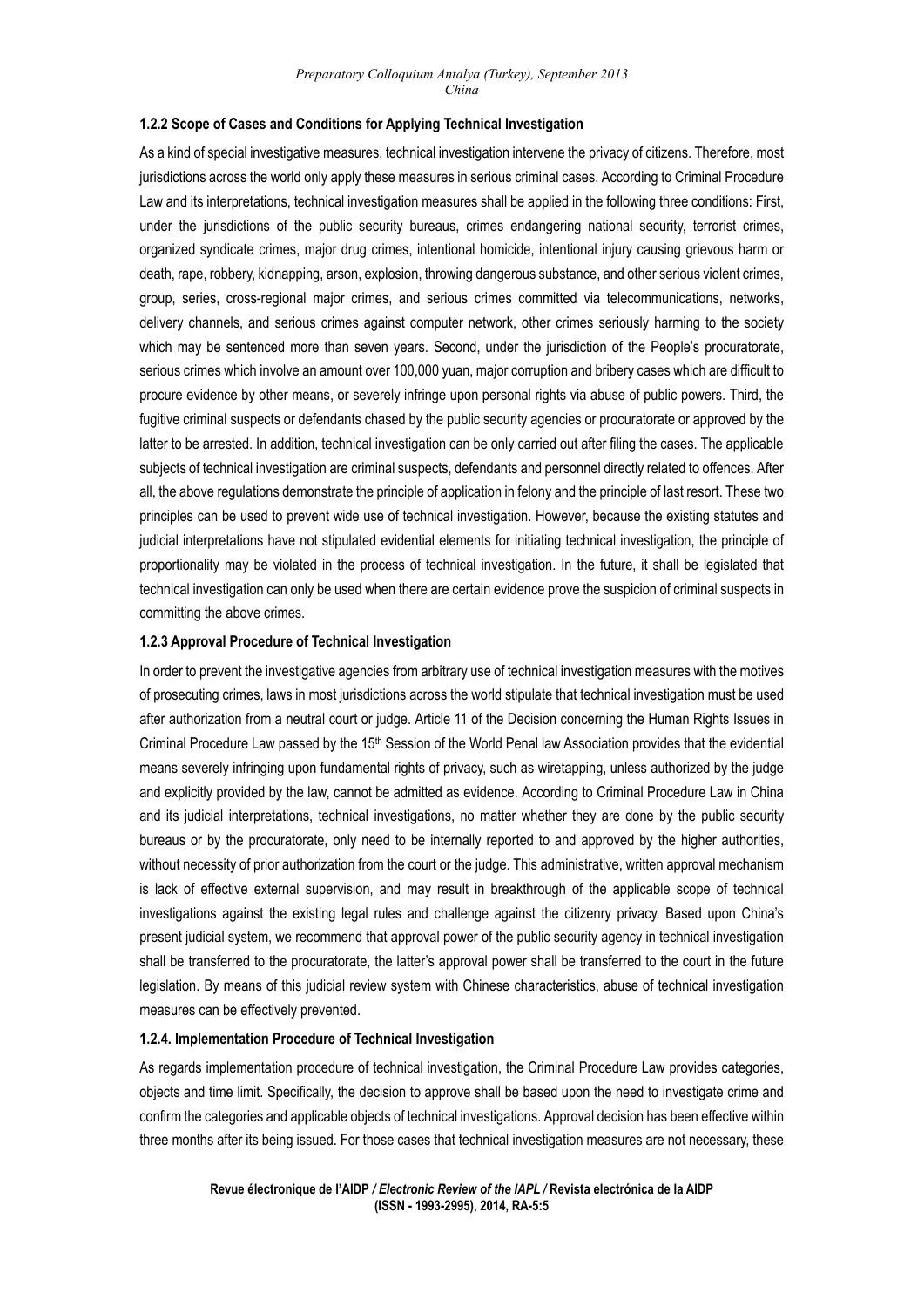measures shall be timely dismissed. For those complicated and hard cases, if it is still necessary to take technical measures after its expiration, the period can be extended after being approved. Each extension shall not exceed three months. Technical investigation measures shall be implemented in accordance with the lawful categories, applicable objects and time limits. The above mentioned expressions are too vague and principled, which may leave too much discretionary room for implementation and approval of technical investigation and result in wide use of these measures. In addition, different technical investigation measures may intervene the communication, objects, locations of the individuals in different degrees. Only if different approval processes and applicable time limit are used, the principle of proportionality can be met.

Pursuant to article 150(4) of the Criminal Procedure Law, the public security agencies shall take lawful technical investigation measures whilst the related units and individuals shall cooperate with the public security agencies and ensure the relevant case confidential. According to article 227 of the Procedural Regulations of the Public Security Bureaus in Handling Criminal Cases and article 238 of People's Procuratorates' Criminal Procedure Rules (Trial) stipulate that seizure of criminal suspects' mails, e-mails, telegraph notices shall be approved by the head of the public security agency above county level or the Chief of the procuratorate. The relevant notice to seize these documents shall be made and sent to the post office or network service for examination and seizure. According to the provisions from the Security Administration Punishment Law and Criminal Law, if the related unit and individuals have not fulfilled the duty of cooperation and confidentiality, they may be dealt with by administrative liability. If the circumstances are serious, they may be criminally liable.

#### **1.2.5 Procurement of Evidence by Means of Technical Investigation**

In judicial practice before the amendment of the Criminal Procedure Law in 2012, technical investigation was aimed at finding the clues of a crime. In other words, the evidential materials obtained through technical investigation can be neither directly used as evidence nor presented before the court. They are only used as the clues. In other words, only if the clues are transferred into statutory evidential forms, can they be used as evidence. This means cause that some major cases cannot be decided as a result of the lack of key evidence, weakening the attack to the crimes. The Criminal Procedure Law in 2012 and its interpretations made the following modifications for resolving this problem: first, it is stipulated that materials collected by means of technical investigation measures can be used as evidence in criminal proceedings; second, special methods for verifications in the technical investigation. In other words, if the evidence obtained by means of this technical investigation may endanger the personal safety of the relevant persons, or may cause other serious consequences, the protective measures such as concealing the identities of the relevant persons. If necessary, the evidence shall be examined and verified by the judges out of the court; third, pursuant to article 54 of the Criminal Procedure Law, where material evidence or documentary evidence by means of technical investigation is obtained against the legally prescribed procedure, which may severely impair the judicial impartiality, supplements and corrections, or reasonable explanations shall be made; if the above mentioned measures cannot be taken, the said evidence shall be excluded.

In our opinions, given the special attributes of technical investigation, the principle of 'ultima ratio' shall be applied for use of technical investigation to procure evidence. Meanwhile, even if special measures of cross-examination and verification are used for the purposes of protecting the operators of technical investigation, the right of procedural participants, especially the defendants, to be cross examined and verified shall be ensured. Moreover, in order to motivate the agencies seised of technical investigation collect evidence in a lawful manner, the law shall explicitly stipulates that evidential effect of the recording, video-tapes, and other materials obtained against lawful technical investigation shall be clearly stipulated.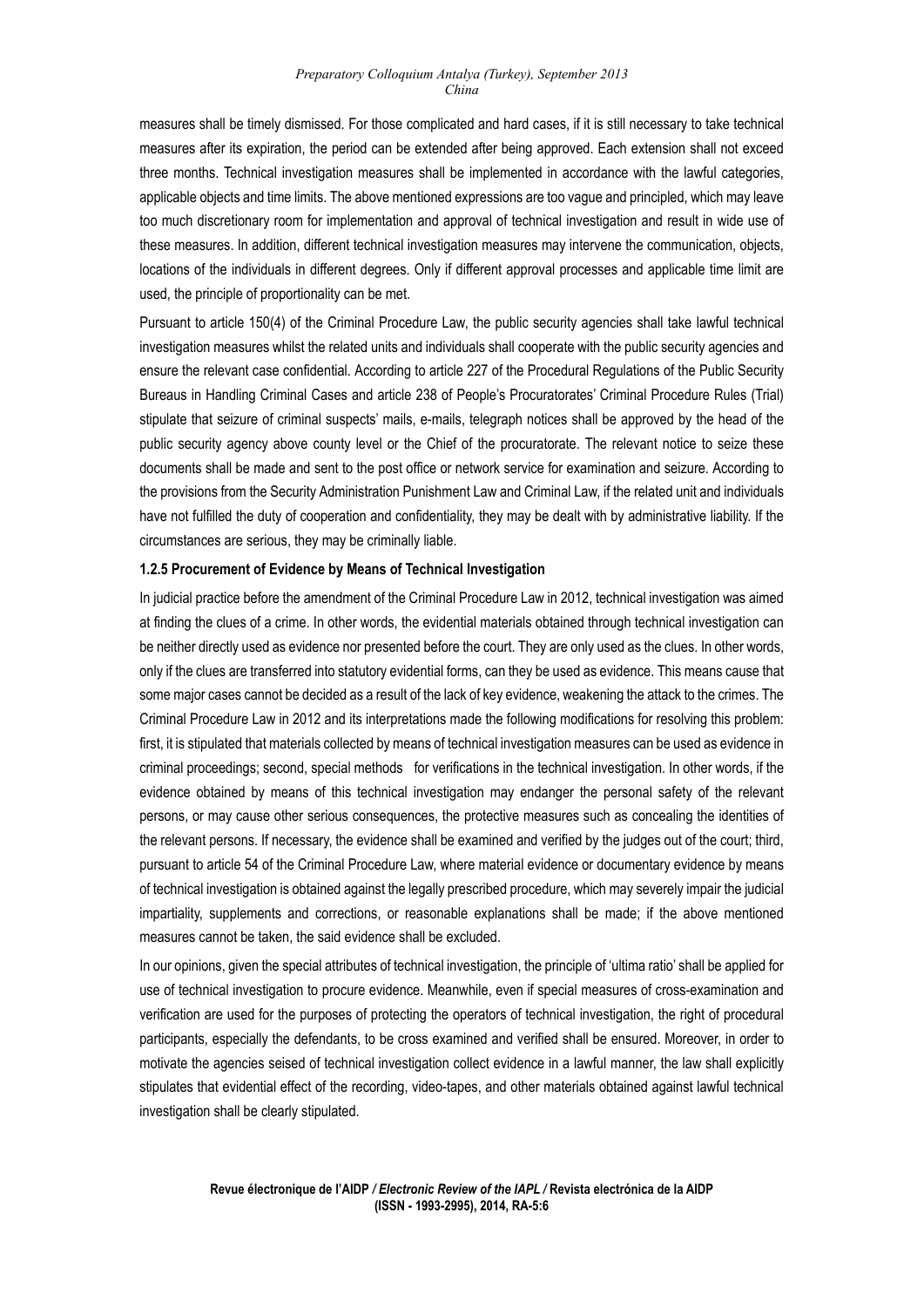# **2. Electronic Evidence**

As the cyber crime is a relatively new category of crime emerging with the use of information and communication technology in last two decades, electronic evidence and the rules thereof are newly created in most jurisdictions. P. R. China is not an exceptional in this trend. It is known that audio-visual technology has been developed before computer and internet systems and laid a solid foundation for the latter. Evidence rules regarding electronic data are naturally an extension of rules regarding audio-visual evidence. Being similar to audio-visual evidence, electronic evidence is characterized as an enormous amount of visibility, information, accuracy as well as being susceptible to falsification or tampering. According to Article 48 of the Criminal Procedure Law in China, electronic data and audio-visual materials are grouped into one of the eight categories of evidence.

China, in this electronic revolution, does not take the lead but is the most important consumer. The innovation and regulations of ICT lags far behind the need for consuming the relevant materials in China. It indicates that its rules regarding electronic evidence are not complete and systematic at present. Meanwhile, there are many cyber crimes committed in this materialized soil, such as the smuggling crimes and online gambling crimes. Especially, in dealing with the online gambling cases, most evidence emerges as electronic evidence. The Supreme Court, the Supreme Procuratorate and the General Administration of Customs demonstrate active roles in response to these cyber crimes and have jointly created certain evidence rules governing electronic data. In order to effectively punish smuggling and gambling offenders, the Supreme Court, the Supreme Procuratorate and the General Administration of Customs jointly issued 'Opinions on Particular Issues concerning Handling the Smuggling Cases' and 'Opinions on Particular Issues concerning Handling the Online Gambling Cases' in 2010 respectively.

It is stated that electronic evidence shall be collected, duplicated and fixed as criminal evidence. The electronic evidence mentioned here include the web page, surfing record, electronic mail, electronic contract, electronic transaction record, electronic account book, and other digital data stored in electronic equipments. The investigators shall make literal statement; record the brief, object, content of the case relevant to the process of collecting, duplicating and fixing electronic data. The maker(s) and/or holder(s) of electronic data shall sign or seal on these documents. Where the electronic data are stored in abroad computers or the criminal suspect does not attend at the time of collecting electronic data, or the holder(s) of the electronic data are not able to sign or refuse to sign, the witness who can testify the process of collecting, duplicating or fixing evidence shall sign or seal upon it. If necessary, the process shall be photographed or videotaped. The use of witness is to ensure the objectivity of source of evidence.

On June 25, 2010, China's Supreme People's Court, Supreme People's Procuratorate, Ministry of Public Security, Ministry of State Security, and Ministry of Justice formally published rules regarding the use of evidence in capital cases, i.e. 'Rules Concerning Questions About Examining and Judging Evidence in Death Penalty Cases' (hereafter Death Penalty Evidence Rules). The Death Penalty Evidence Rules may be used as a reference for implementation in handling other criminal cases and specify the collection, storage, retention, production, presentation and evaluation of evidence. Article 29 of the Death Penalty Evidence Rules specifies the issues of electronic evidence, such as electronic mail, electronic data exchange, online chat transcripts, blogs, mobile telephone text messages, or electronic signatures or domain names. It also provides the aspects that shall be considered in examining electronic evidence, the approach to evaluating (probative value) ICT-related evidence, etc.

According to this article 29, electronic evidence include electronic mail, electronic data exchange, online chat transcripts, blogs, mobile telephone text messages, or electronic signatures, domain names, etc. In examining electronic evidence, the following aspects must be emphasised: (1) whether electronic evidence stored on a storage medium such as a computer disk or CD has been submitted together with the printed version; (2) whether the time,

> **Revue électronique de l'AIDP** */ Electronic Review of the IAPL /* **Revista electrónica de la AIDP (ISSN - 1993-2995), 2014, RA-5:7**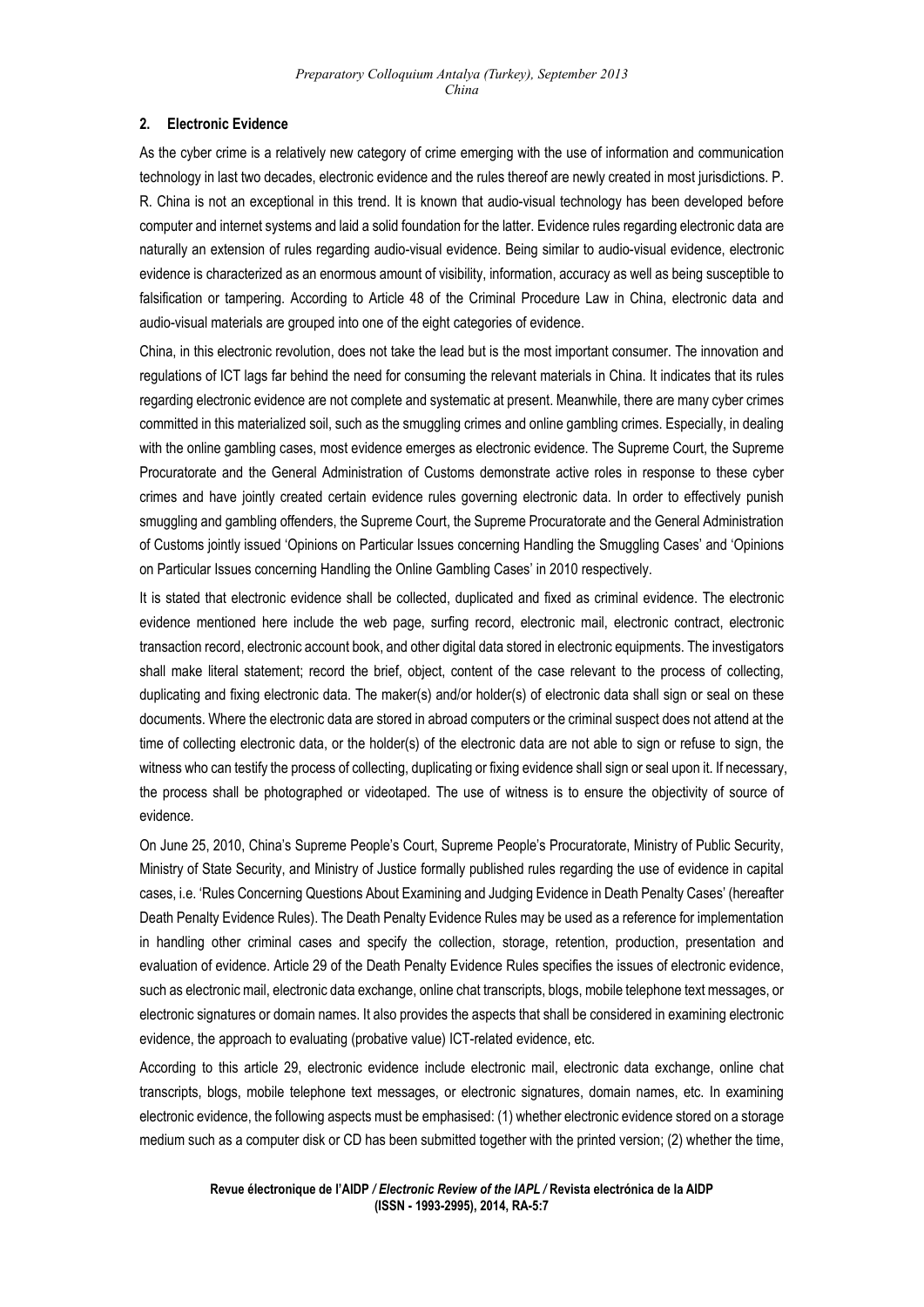place, target, producer, production process, and equipment for the electronic evidence is clearly stated; (3) whether production, storage, transfer, access, collection, and presentation [of the electronic evidence] were carried out legally and whether individuals obtaining, producing, possessing, and witnessing the evidence affixed their signature or chop; (4) whether the content is authentic or whether it has undergone cutting, combination, tampering, or augmentation or other fabrication or alteration; (5) whether the electronic evidence is relevant to the facts of the case. The authenticity and relevance of electronic evidence should be examined in consideration of other case evidence. If there are questions about electronic evidence, an expert evaluation should be conducted.

On March 14, 2012, the new Criminal Procedure Law has been issued. In this law, electronic evidence becomes statutory evidence for the first time. Evidence rules on electronic data have been scarcely referred to in this law. It is only stipulated that according to article 52 (2) of the CPL, audio-visual materials and electronic data collected by the administrative organ in the process of law enforcement and investigating and handling cases may be used as evidence in criminal proceedings.

Article 93 and 94 of the Explanations of the Supreme Court as to Implementing Criminal Procedure Law (hereafter the Explanations) passed on November 5, 2012 further specify the rules concerning electronic evidence. The contents that shall be emphasized in the examination are provided in detail: (1) whether duplicated electronic evidence has been submitted together with the original storage medium; whether procurement and duplication of electronic data shall be conducted by more than two personnel, whether the integrity of electronic data can be ensured, whether there are annotations of process for procurement and duplication of evidence and the location of the original storage medium and the signatures thereupon; (2) whether the procedure and means of procurement conforms with the law and the related technical regulations, whether the record and inventory are attached and signed by the investigators, electronic data holders and observers; where it has been not signed by the holders, whether the reasons are indicated; where the electronic data are transferred from abroad or other region(s), whether the relevant circumstances are indicated; whether the norms, categories and formats of electronic data are clearly stated; (3) whether the content is authentic or whether it has undergone cutting, alteration or augmentation; (4) whether the electronic evidence is relevant to the facts of the case; (5) whether the electronic data relevant to the fact of the case are entirely collected. The circumstances where electronic data are inadmissible are also stated. Where electronic data are doubtful, they shall be tested or verified. Electronic data cannot serve as the grounds for conviction if one of the following circumstances occurs: (1) the authenticity cannot be ascertained after examination; (2) time, place, means, etc. of evidence production or procurement are questionable whilst necessary proof or reasonable explanation cannot be provided.

These laws and judicial interpretations are specific for electronic evidence. In a sense, the chain of stages, i.e. collecting/storing/retaining/producing/presenting/evaluating electronic evidence is more or less provided. There are some rules on admissibility of evidence that are specific for ICT-related information. It can be anticipated that evidence rules on electronic data will be dramatically developed soon. However, the evidence rules regarding electronic evidence is still at the initial stage. It is clear that the exclusion of illegally obtained electronic evidence is not specially provided by the rules.

# **3. ICT in the Trial Stage**

## **3.1 Presentation, Cross-examination and Verification of Electronic Evidence**

Only if the evidence is examined to be factual, can it be used as the basis for conviction. In the new Criminal Procedure Law in 2012, electronic evidence is ruled as a new type of statutory evidence. Thus, prior to being the basis for conviction, electronic evidence must undergo the above mentioned examination procedure of the court.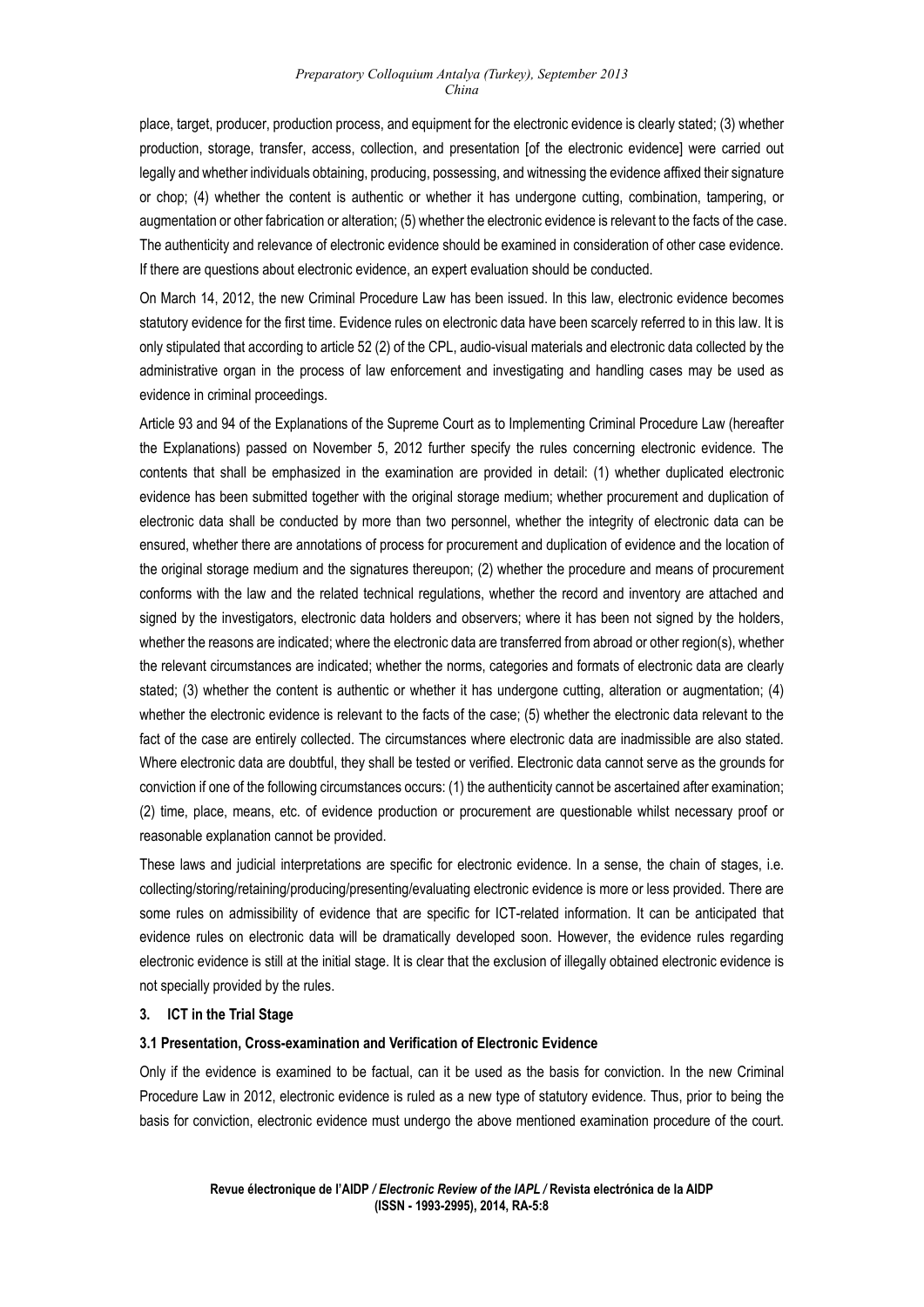Electronic evidence has special attributes compared with traditional evidence, in that the information used to prove the case are stored in computer, movable disk, U disk, mobile, digital camera and other medium, and the content of information include characters, signals, pictures, videos, etc. Therefore, the procedure and manners for presentation, identification, cross-examination, verification shall be different from the traditional oral and physical evidence. The Criminal Procedure Law has not stipulated this aspect whilst articles 93 and 94 of the Explanations of the Supreme Court as to Implementing Criminal Procedure Law further supplement this to an extent:

(1) Manner of presenting electronic evidence; According to article 93(1) (2) of the Explanations, the submission of electronic evidence shall follow the principle of attaching the original storage medium, written record and inventory. Only if the original storage medium cannot be maintained, moved or otherwise shall be protected, handled, returned by the relevant departments, other storage medium, such as movable disk, U disk, can be used to collect and duplicate electronic evidence. Collection and duplication shall follow the statutory procedure. For example, the number of investigators must be not less than two. The written record and inventory shall be attached and must be signed by the investigators, electronic data holders and observers. Where the electronic data are transferred in a long-distance from abroad or other regions, the relevant conditions shall be denoted. And the magnitudes, formats and categories of electronic evidence shall be clearly noticed.

(2) Examination of electronic evidence; According to article 93(3)(4)(5) of the Explanations, in the process of examining evidence, the principle of authentication, the principle of relevance and the principle of expert verfication are used. The first principle requires that the court shall examine whether the content of evidence is authentic or whether it has undergone cutting, alteration or augmentation. The principle of relevance requires that the court shall examine whether the electronic evidence is relevant to the facts of the case. The principle of expert verification requires that where electronic data are doubtful, they shall be tested or verified by the expert agencies.

These provisions provide the guidelines for the court to examine and judge electronic evidence in legal practice. However, the existing provision is still inadequate, particularly demonstrated by lack of cross-examination rules regarding electronic evidence. Although adversarial mode cannot be entirely applied in criminal trials in China, the Criminal Procedure Law entrust the right to cross-examination to the prosecution and the accused. This right is mainly exercised in the stage of court examination. Because electronic data can be easily deleted, forged or tampered, it is difficult for the court to conduct a thorough investigation of the authenticity ex officio. Adequate cross-examination between the prosecution and the accused is the prerequisite for the judge to decide whether electronic data are authentic. According the provisions of the Criminal Procedure Law, if the court is doubtful to the authenticity of the evidence resulting from the cross-examination of two parties, expert verification shall be used to investigate out of the court. The Explanations do not specify the rules of cross-examination of electronic data. From the perspective of legal practice, the cross-examination may revolve around the formation, transmission, storage and collection of electronic evidence, the relevance of its content and the function of the technical device. This cross-examination shall confirm with the following rules:

(1) Presentation at court; the presenter shall display the content of original version of electronic data. When it cannot be identified or is difficult to identify, the extended evidence or other evidence can be used to collaborate. The expert opinion shall be presented together with electronic evidence.

(2) Explanation of the presenter; Where the presenter displays electronic evidence at court, he shall specify some basic information including time, location, manner of collection of electronic evidence and its content. When he cannot entirely and precisely clarify these information or make clear explanations, he shall apply for the assistance from the relevant expert from the court;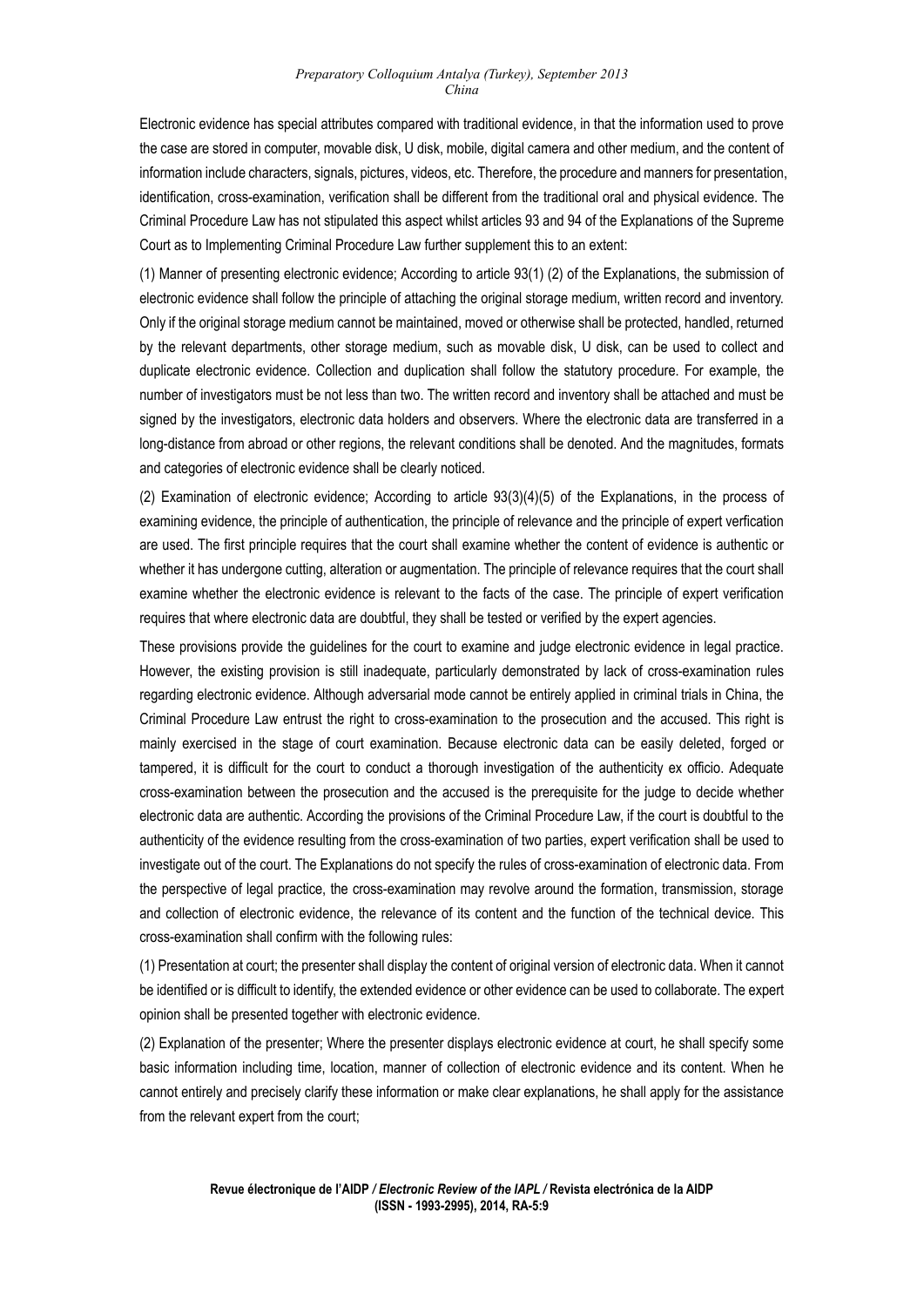(3) Rules of allowing search. Where the presenter submit a number of computer materials whilst the contested party has dispute about whether the computer data transmitted fully and precisely reflect the information stored in the computer, the contested party shall be allowed to use directly search for information in the computer;

(4) Rules of appearance of the subjects who collect, procure, store and verify evidence. Where the prosecution and the accused questions the legitimacy and scientific nature of collection, procurement, storage and verification of electronic evidence, the relevant persons in charge of these activities shall present and undergo cross-examination.

(5) Rules of expert assistance; Based upon the technical attributes of electronic evidence, the prosecution and the accused shall be allowed to invite the experts to appear and be cross-examined with regard to technical issues or to enquiry with the expert witnesses.

# **3.2 Distant Interrogations by Satellite Connections**

One application of ICT in criminal procedure is distant interrogations by satellite connections. Interrogation of the defendant is a compulsory process of the trial at first instance, the appeal trial and the procedure for review of death sentences in China. In practice, there are two ways to interrogate the defendant: one is the face to face interrogation which means that the defendant appears in court to answer the questions or the judges come to the detention center to interrogate the defendant. The other is the distant interrogations by satellite connections. Based on the Criminal Procedure Law, all first trial cases and some appeal cases should be trialed in open court and the defendant should appear in court. But some appeal trials and the procedure for review of death sentences can be conducted in closed court, where the distant interrogation may be applied. Based on the Article 544 of The Supreme People's Court Rules, the courts may interrogate the defendants by satellite connections. It is the first time in China to legalize the distant interrogation, although many district courts have practiced it for years. The distant interrogation can reduce the work and risk of escorting the defendants, save tremendous judicial expenditure and improve the efficiency of trial, especially in the procedure for review of death sentences. In China, only the Supreme Court has the power to approve the death penalty and the defendants are always detained in which the first trial court stands. It is unrealistic to escort the defendants to Beijing. The distant interrogation is necessary to solve this dilemma. However, the rules of distant interrogations are not enough to protect the defendants answering the judges from the upper courts or the Supreme Court with free will. For example, the defendants should have the right to silence or the right to counsel when being interrogated. Such rules are so important to protect the defendants' rights and safety that they should be incorporated into the Law in future.

# **3.3 Witnesses Testifying via Video Links**

Another application of ICT in criminal procedure is that the witnesses present their testimony via video links. Based on the Criminal Procedure Law (2012) of China, the key witnesses should be testified in court so that the defense lawyer can confront them. If the witness refuses to appear, the court can take compulsory measures or punish him by 10 days detention. However, the witnesses cannot testify in court because of many excuses, such as long distance or worrying about the revenge of the parties. Using video links to allow witnesses to testify from afar can not only solve the difficulty of distance, but also guaranty the confrontation of the witnesses. Even more, using video testifying can protect the witnesses by covering their images or changing their voices. Nowadays, there is no law or judicial rules to regulate it in China, but many local courts have explored it in practice. With the spread of IT and ICT in China and the court system walking into the electronic age, witnesses testifying via video links will be legalized and used in wide range.

# **3.4 Informatization of the Courts**

Informatization of the courts is an important goal of the courts construction in recent years. The Supreme Court